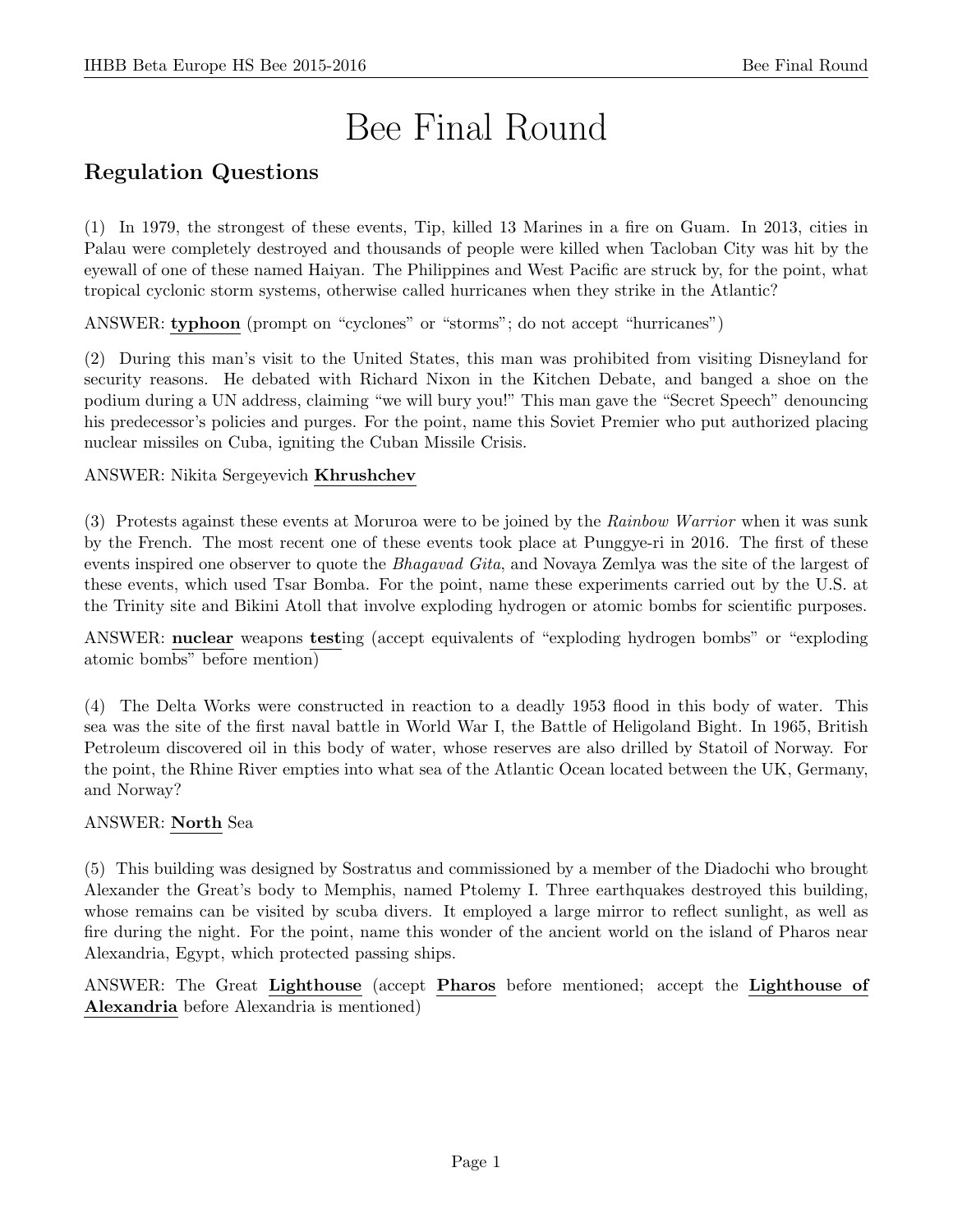(6) The "Little Rock Nine" were admitted to one of these institutions against the will of Orval Faubus, Governor of Arkansas, in 1957. In 1954, the U.S. Supreme Court ruled that "all deliberate speed" should be used in these places in Topeka, Kansas to carry out desegregation, in accordance with the ruling of Brown v. Board of Education. For the point, name these public institutions where children are taught.

#### ANSWER: public schools

(7) One leader of an empire in this modern-day country, Krum the Fearsome, used the silver-lined skull of Nikephoros I as a drinking cup after winning the Battle of Pliska. This country experienced a golden age under the reign of Simeon the Great, and much of Thrace was contained in this modern-day country. After the Battle of Kleidon, soldiers from this country were blinded by Basil II, leading to him being called the slayer of its people. For the point, name this country on the Black Sea, which has had capitals at Tarnovo and Sofia.

#### ANSWER: Republic of Bulgaria

(8) Juan Sebastian Elcano finished this action after Lapu-Lapu's forces killed the original commander with bamboo spears. In 1580, Francis Drake's *Golden Hind* became the second ship to complete this action. For the point, name this action, first performed by the crew of Ferdinand Magellan, which involves sailing through every line of latitude on Earth.

ANSWER: circumnavigating the Earth (accept descriptions, such as "sailing completely around the world")

(9) One part of this battle saw the death of Simon Fraser by sniper Timothy Murphy. The aftermath of this battle led to the Treaty of Alliance with Louis XVI of France. Areas of fighting in this battle were Freeman's Farm and Bemis Heights, where Benedict Arnold was wounded. For the point, name this battle in which Horatio Gates defeated John Burgoyne in New York, considered the turning point of the American Revolution.

#### ANSWER: Battle of Saratoga

(10) One party in this country, which attempted to enact a presidential system and helped end this country's pillarisation, is Democrats66. Its orthodox Protestant SGP restricted membership to men until 2006, and is considered a "testimonial party" along with its Party for the Animals. In 2002, this country's anti-immigrant Pim Fortuyn [for-TINE] was assassinated while campaigning, and its Queen Beatrix abdicated in 2013. For the point, in what Low Country does Parliament meet in the Hague despite its capital officially being Amsterdam?

#### ANSWER: Kingdom of the Netherlands

(11) One ruler of this dynasty created the "Golden Chain of Justice;" that ruler was Jahangir, whose father set up the Dahsala system and moved this dynasty's capital to Fatehpur Sikri. This dynasty defeated the Hemu at the Second Battle of Panipat thanks to Bairam Khan, a regent of Akbar the Great. For the point, name this Indian dynasty founded by Babur in 1526.

#### ANSWER: Mughal dynasty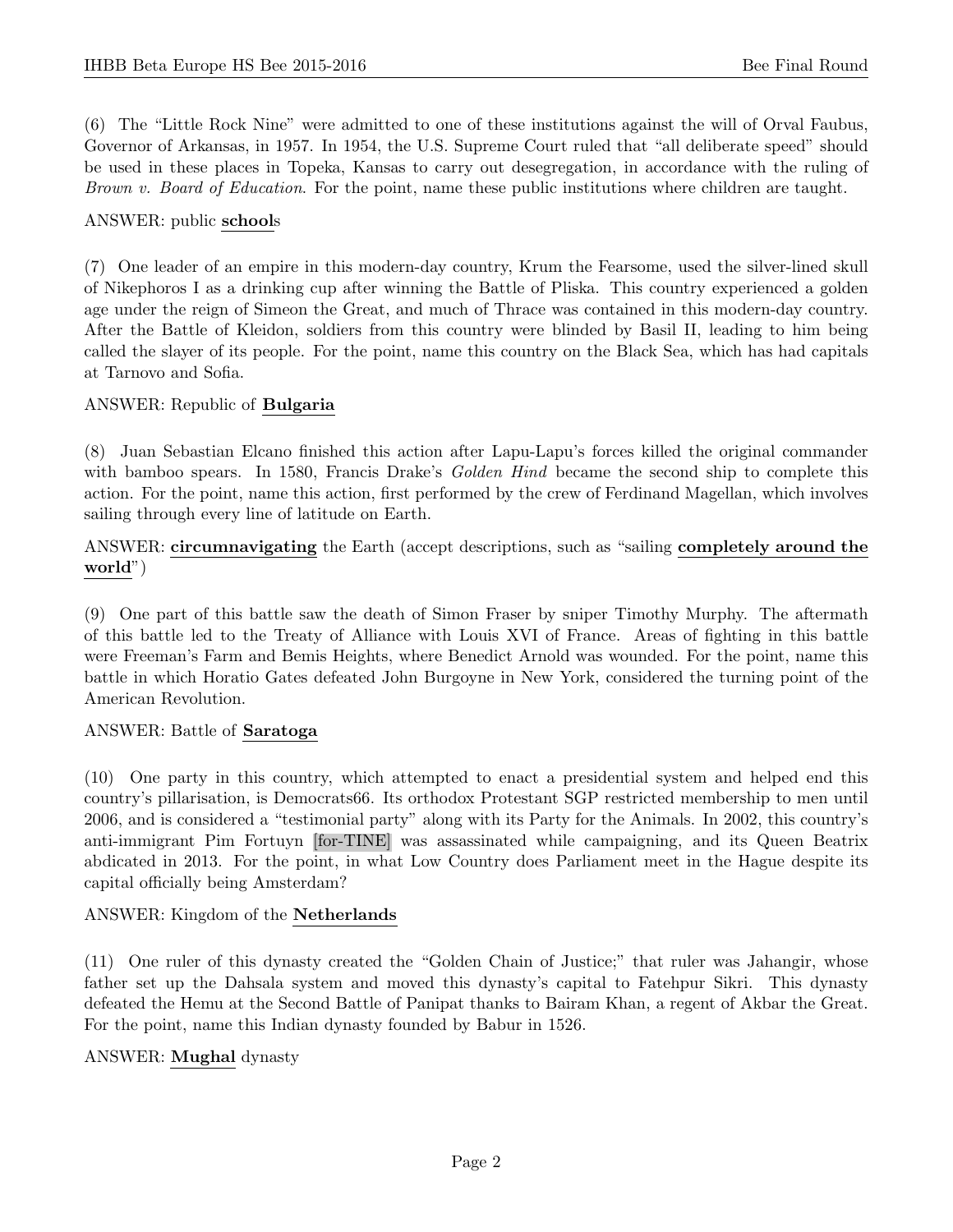(12) This leader called a miners' union led by Arthur Scargill the "enemy within." This target of the Brighton Hotel bombing opposed Leopoldo Galtieri in the Falklands War. Many of her policies mirrored those of her American contemporary, Ronald Reagan. For the point, name this Conservative who governed from 1979 to 1990 as the first female prime minister of the United Kingdom.

#### ANSWER: Margaret Hilda Thatcher

(13) In this country, the Rohingya people are denied citizenship by a 1982 law. Its ruling military junta renamed this country in 1989, the same year it forced a leader of the National League for Democracy into house arrest. Aung San Suu Kyi leads, for the point, what southeast Asian country west of Thailand, whose military junta moved the capital from Yangon to Naypyidaw in 2006?

#### ANSWER: Burma or Republic of the Union of Myanmar

(14) This country is home to a martial art that was officially illegal until 1940; that martial art is accompanied by the one-string berimbeau and was developed as a survival tool by escaped slaves. A style of jazz developed in this home of capoeira [KAP-oh-AY-rah] was popularized by João Gilberto [zho-OW] zhil-BEAR-toh] and grew out of a dance style popularly performed in a pre-Lenten festival in this country. Bossa nova and samba are heard, and the world's largest Carnival [kahr-nee-VAL] is celebrated in, for the point, what largest South American nation?

ANSWER: Federative Republic of Brazil (or Brasil)

(15) One former Prime Minister of this country was assassinated as she waved from a car's sunroof at a 2007 campaign rally. The current Prime Minister of this country also held that post until a 1999 coup d'etat by Pervez Musharraf. Osama bin Laden was killed in this country's city of Abbottabad. Benazir Bhutto twice led, and Nawaz Sharif currently leads, for the point, what Asian country with capital Islamabad?

#### ANSWER: Islamic Republic of Pakistan

(16) This treaty required the dismantling of fortifications on D¨une and Heligoland, and the May 14th Movement protested this treaty's granting of the Shandong peninsula to Japan. It granted Belgian sovereignty over Moresnet and was negotiated at the Paris Peace Conference, where Woodrow Wilson advocated for the adoption of the Fourteen Points. This treaty included the controversial "war guilt" clause which blamed Germany for starting the war this treaty ended. For the point, name this peace treaty that ended World War I.

#### ANSWER: Treaty of Versailles

(17) Anteo Zamboni and Violet Gibson each tried to assassinate this man, who led the "Battle for Wheat" by draining the Pontine Marshes. He replaced Luigi Facta as Prime Minister in 1922 after his MVSN, known as the Blackshirts, marched on Rome. For the point, name this ruler known as "Il Duce" [eel DOO-chay] who led Fascist Italy during World War II.

#### ANSWER: Benito Mussolini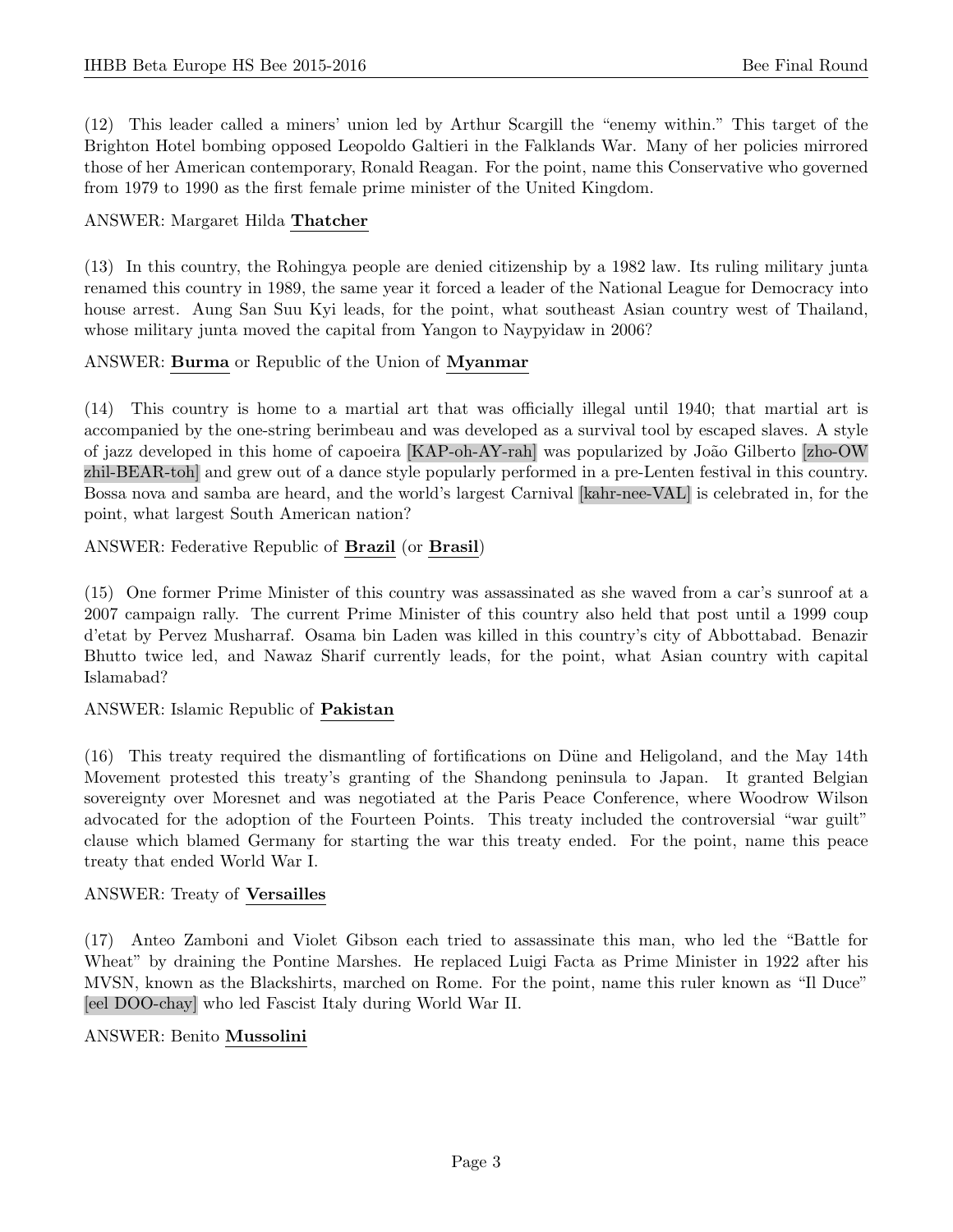(18) John Collins and Isaac Barrow encouraged this man to publish one discovery. Another of this man's works, the "method of fluxions," used non-rigorous infinitesimals and a dot notation that would be replaced by the d-notation of his rival, Gottfried Leibniz. This early developer of calculus earned the Lucasian Professorship of Mathematics at Cambridge in 1669. For the point, name this English mathematician, whose work in physics led to three laws of motion.

#### ANSWER: Sir Isaac Newton

(19) One ruler of these people took the gift of Honoria's ring as a marriage proposal, beginning a campaign that ended at the Catalaunian Plains against Theodoric and Flavius Aetius [AYE-tee-us]. Another leader of these people, Bleda, was killed by his brother, the "Scourge of God," while on a hunting trip. For the point, name this nomadic group, who lost the Battle of Chalons [sha-LONE] under their leader, Attila.

#### ANSWER: Huns

(20) This organization was once led by Gerhard VII of Holstein, who was unsuccessful against the forces of Eric of Pomerania. Prior to the formation of the Kalmar Union, this organization financed the Victual Brothers. This organization made heavy use of the cog and maintained foreign trade posts called kontors. Bremen and Hamburg still call themselves free cities of this organization, which was organized from Lübeck. For the point, name this Germanic trade confederation that dominated the Baltic and North Seas.

#### ANSWER: Hanseatic League or Hansa

(21) Alexander Spiers and John Glassford were among the Glasgow-based "Lords" who grew rich from importing this good. Early advocates of this substance's healing properties included Nicolás Monardes and Thomas Harriet. James I wrote a "Counterblaste" on the dangers of this plant. For the point, name this most profitable cash crop of colonial Virginia, which was exported to England to be smoked.

ANSWER: tobacco (accept specific tobacco products, like cigars)

(22) These animals produce the once-important perfume ingredient ambergris in their intestines. Canada permits the hunting of the bowhead type of these animals at a rate of one per thirteen years in Baffin Bay. Examples of these members of family Cetacea [seh-TAY-shuh] include the orca. For the point, name these sea mammals once widely hunted for their oil and blubber.

ANSWER: whales (accept sperm whales, bowhead whales, killer whales)

(23) In this city's reckless preparations for Expo '58, skyscrapers controversially replaced historic buildings like Victor Horta's Maison du Peuple. In 1989, Rue Justus Lipsius was removed for a building where the Council of Ministers usually meets. The European Parliament meets in Luxembourg, Strasbourg, and this city. For the point, name this headquarters of NATO, de facto capital of the EU, and capital of Belgium.

# ANSWER: Brussels (or Bruxelles or Brussel)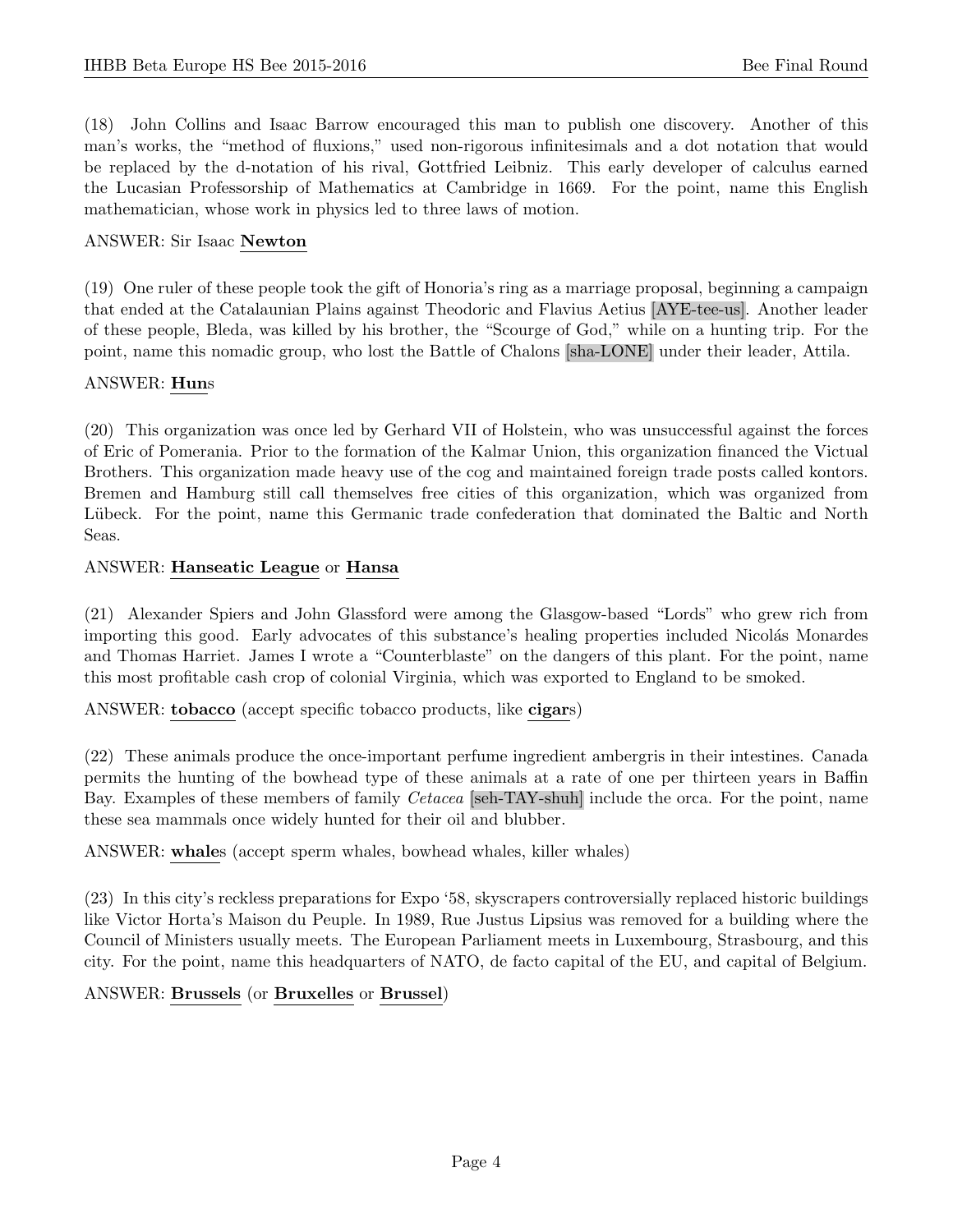(24) This artist depicted a one-eyed Batavian chieftain crossing swords in his The Conspiracy of Claudius Civilis. In another of his paintings, seven men observe as Aris Kindt's corpse is being examined by the title doctor. A woman in yellow is holding a chicken in his depiction of the Shooting Company of Frans Banning Cocq. For the point, name this Dutch artist of The Anatomy Lesson and The Night Watch.

# ANSWER: Rembrandt Harmenszoon van Rijn (accept either underlined name)

(25) The founder of this country employed John Dewey to reform its education and to introduce a modified Latin alphabet to replace Arabic script. This country's borders were confirmed by the Treaty of Lausanne, after which sharia courts and the caliphate were banned in 1924 by the secularizing reforms of Mustafa Kemal, this country's founder. For the point, name this Eurasian country that moved its capital to Ankara from Istanbul when it replaced the Ottoman Empire.

# ANSWER: Republic of Turkey

(26) One siege of this city was resisted from the Castel Sant'Angelo. After a siege of this city, the victorious leader proclaimed "vae victis" while measuring tribute; that siege followed the 387 BC Battle of the Allia. Romulus Augustulus was deposed from this city after another sacking. Brennus and Alaric also sacked, for the point, what central Italian city that otherwise ruled a large empire?

# ANSWER: Rome

(27) Gilbert Ryle accused this man of making a "category-mistake," and the city of Utrecht banned this thinker's teachings in 1642. This philosopher, who posited that the pineal gland was the "seat of the soul," addressed the fact that his senses might be deceived by a demon and proposed the dualistic nature of the body and mind. For the point, name this author of Meditations on First Philosophy who stated "I think, therefore I am."

# ANSWER: Rene Descartes [day-CART]

(28) In 2015, Austria denied that their anti-trafficking searches violated this agreement. The Dublin System details how countries who adhere to this agreement process asylum, and Viktor Orban threatened to block Croatia's accession to this agreement due to migrants crossing through Croatia to Hungary. For the point, name this 1985 agreement, signed in Luxembourg, which provides for travel between European Union-member countries without border checks.

# ANSWER: Schengen Agreement (accept Schengen Area agreement)

(29) A conflict in this country led Bernard Kouchner and others to found Doctors Without Borders; in that civil war, Chukwuemeka Ojukwu led a breakaway republic in this country's southeast centered on the oil refining city of Port Harcourt. The Biafran Civil War split, for the point, what most populous African nation, where 15 million people live in Lagos?

# ANSWER: Federal Republic of Nigeria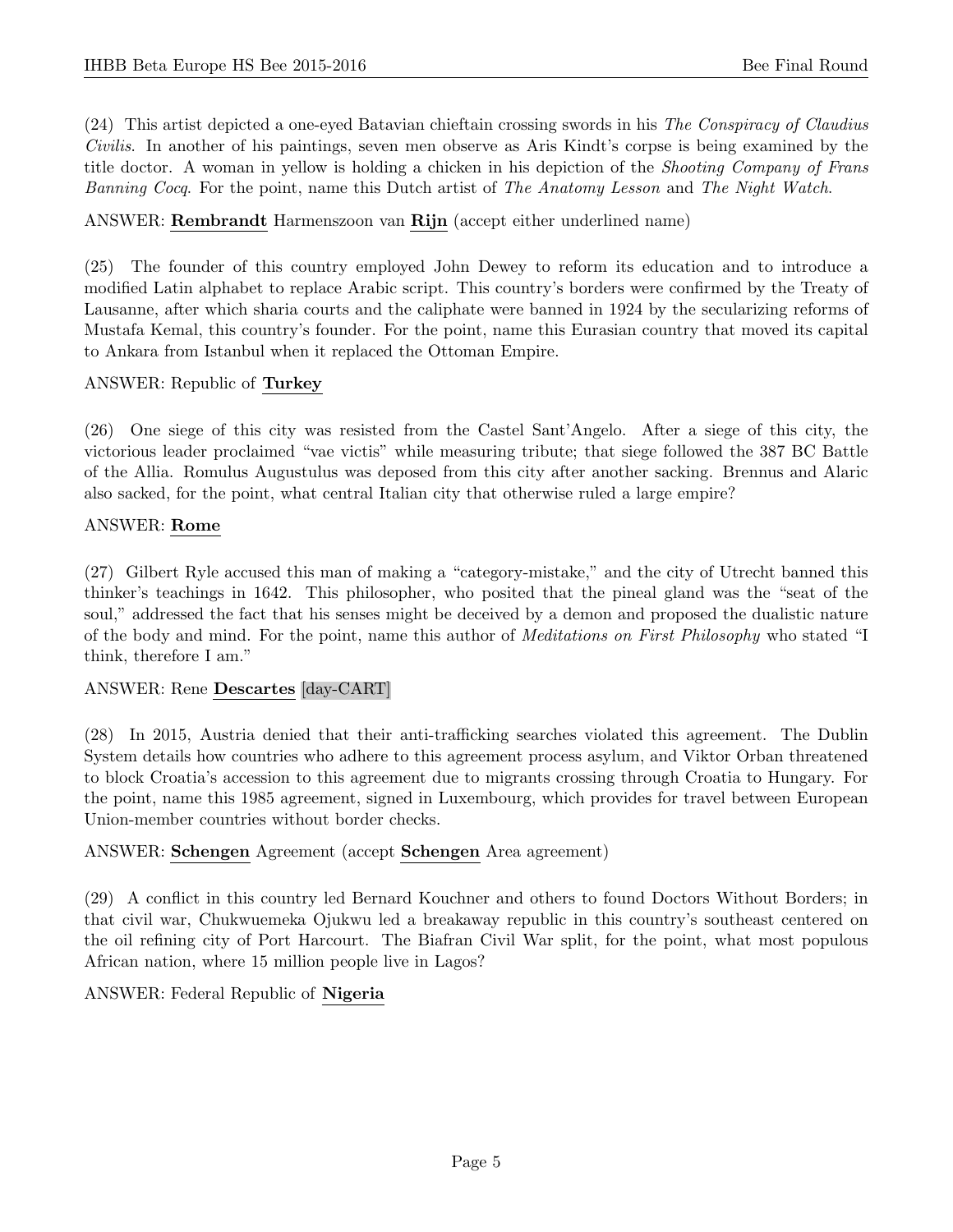(30) This ruler sent Gerard van Swieten to investigate reports of vampires in Moravia. The Diplomatic Revolution with France was achieved by Count Haugwitz, this monarch's chancellor. Frederick the Great invaded this monarch's region of Silesia, disregarding Charles VI's Pragmatic Sanction. The War of the Austrian Succession threatened the inheritance of for the point, which only female Hapsburg monarch?

# ANSWER: Maria Theresa

(31) One ruler of this dynasty gifted a water clock and elephant to Charlemagne. This dynasty gained the knowledge of papermaking after defeating the Tang Dynasty at Talas River. It came into power after winning the Battle of the Zab, and the last ruler of this dynasty was rolled up in a carpet and trampled after the 1258 Mongol Siege of Baghdad. For the point, name this Caliphate that succeeded the Umayyads.

# ANSWER: Abbasid Caliphate

(32) This conqueror of the Khwarezmia Empire and the Western Xia empire named Ogedei as his successor and split his empire into the Blue and White Hordes. According to legend, the builders of this man's tomb were killed, then the soldiers who killed the builders were killed, to protect its secrecy. For the point, name this thirteenth century leader, born Temujin, whose Mongol Empire grew to become the largest contiguous empire in history.

# ANSWER: Genghis Khan (or Temujin before mentioned)

(33) Talmadge Hayer confessed to killing this man, the shooting of whom was preceded by a man yelling "Get your hand outta my pocket!" This founder of the Organization of Afro-American Unity characterized JFK's assassination as "chickens coming home to roost". This follower-turned-rival of Elijah Muhammad delivered the "Ballot or the Bullet" speech shortly before meeting his counterpart, Martin Luther King, Jr. For the point, name this African-American Muslim civil rights leader who went by a single-letter surname.

# ANSWER: Malcolm X (accept Malcolm Little or el-Hajj Malik el-Shabazz)

(34) This country was the site of the Battle of Cuito Cuanavale. The group FLEC supports the secession of the oil-rich exclave of Cabinda from this country. This country was said to be "Cuba's Vietnam," according to rebel leader Jonas Savimbi. A 27-year civil war in this country was fought between the factions of UNITA and Jose Eduardo dos Santos's MPLA. For the point, name this African country ruled from Luanda.

# ANSWER: Republic of Angola

(35) This organization's defense of Germany against the Hussites resulted in it losing Samogitia in the Treaty of Melno, which ended the Gollub War. The Livonian Branch of this organization was crushed by Alexander Nevsky at the Battle on the Ice, and this organization's Grand Master Ulrich von Jungingen [YUNG-ing-in] was killed by Polish forces at the Battle of Grunwald. For the point, name this German organization of knights active in Northern Europe whose original purpose was to aid Christians on pilgrimages to the Holy Land.

# ANSWER: Teutonic Knights or Teutonic Order (or Order of Brothers of the German House of Saint Mary in Jerusalem)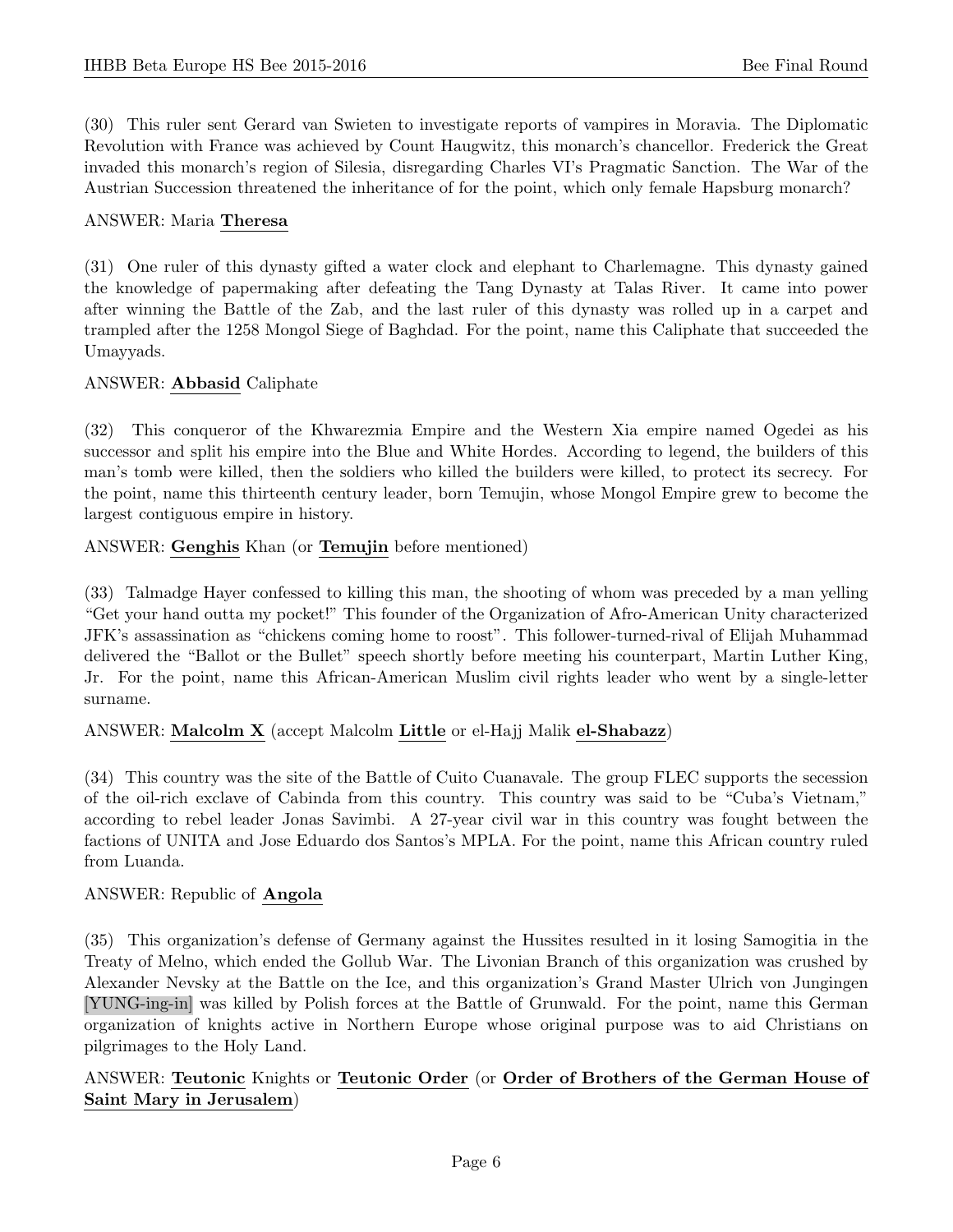(36) This man decreed that his family would be heirs to the unified Low Countries in a 1549 pragmatic sanction. Adrian of Utrecht served as regent for this ruler during the Revolt of the Comuneros. This ruler agreed to the Peace of Augsburg with the Schmalkaldic League, whom this ruler defeated at the Battle of Muhlberg. This ruler sponsored Ferdinand Magellan's expeditions and fathered Philip II of Spain. For the point, name this Holy Roman Emperor who was also the King of Spain.

# ANSWER: Charles V, Holy Roman Emperor (or Charles I of Spain or Carlos I of Spain, prompt on "Charles")

(37) This man deserted to Austria with Charles Duomoriez [duo-MORR-ee-AY], and Giuseppe Fieschi [fi-ESS-kee] used twenty five barrel guns in an attempt to assassinate this monarch. He rose to power after the failed Ordinances of Saint Cloud and the Three Glorious Days. This leader was satirized in many of Honoré Daumier's [on-or-AY doh-mee-YAY's] cartoons as "Gargantua". This man was overthrown after the fall of his minister, François Guizot [fran-SWAH gee-ZOH], and the formation of the Second French Republic in the Revolutions of 1848. For the point, name this French "Citizen King" who overthrew Charles X in the 1830 July Revolution.

# ANSWER: Louis-Philippe or Duke of Orleans

(38) This ship subcontracted Jack Phillips and Harold Bride from the Marconi Company to work its wireless equipment. Edward John Smith captained this ship, which was designed by Thomas Andrews and managed by J. Bruce Ismay's White Star Line. After the *Californian* did not respond, the *Carpathia* assisted 705 passengers of this ship in the early hours of April 15th. For the point, name this luxury liner that sank after striking an iceberg on its maiden voyage in 1912.

# ANSWER: RMS Titanic

(39) This man defeated Jorge Alessandri in an election that would have been opposed by the CIA's Project FUBELT. In the last months of his presidency, his Congress accused him of suppressing a strike at the El Teniente copper mine. As La Moneda palace was surrounded by army forces on September 11, 1973, this leader gave a radio-transmitted farewell speech and committed suicide. For the point, name this Chilean socialist who was overthrown in a 1973 coup by Augusto Pinochet.

# ANSWER: Salvador Guillermo Allende [aye-YEN-day] Gossens

(40) After one season, second baseman Eddie Stanky was traded to make room for this player. This former vice-president and spokesman for Chock Full O'Nuts coffee debuted two months before Cleveland Indian Larry Doby. He was signed as "a ballplayer with guts enough not to fight back" by Branch Rickey. The number 42 is retired by all MLB teams in honor of, for the point, what athlete whose 1947 debut with the Brooklyn Dodgers integrated Major League Baseball?

ANSWER: Jack Roosevelt "Jackie" Robinson